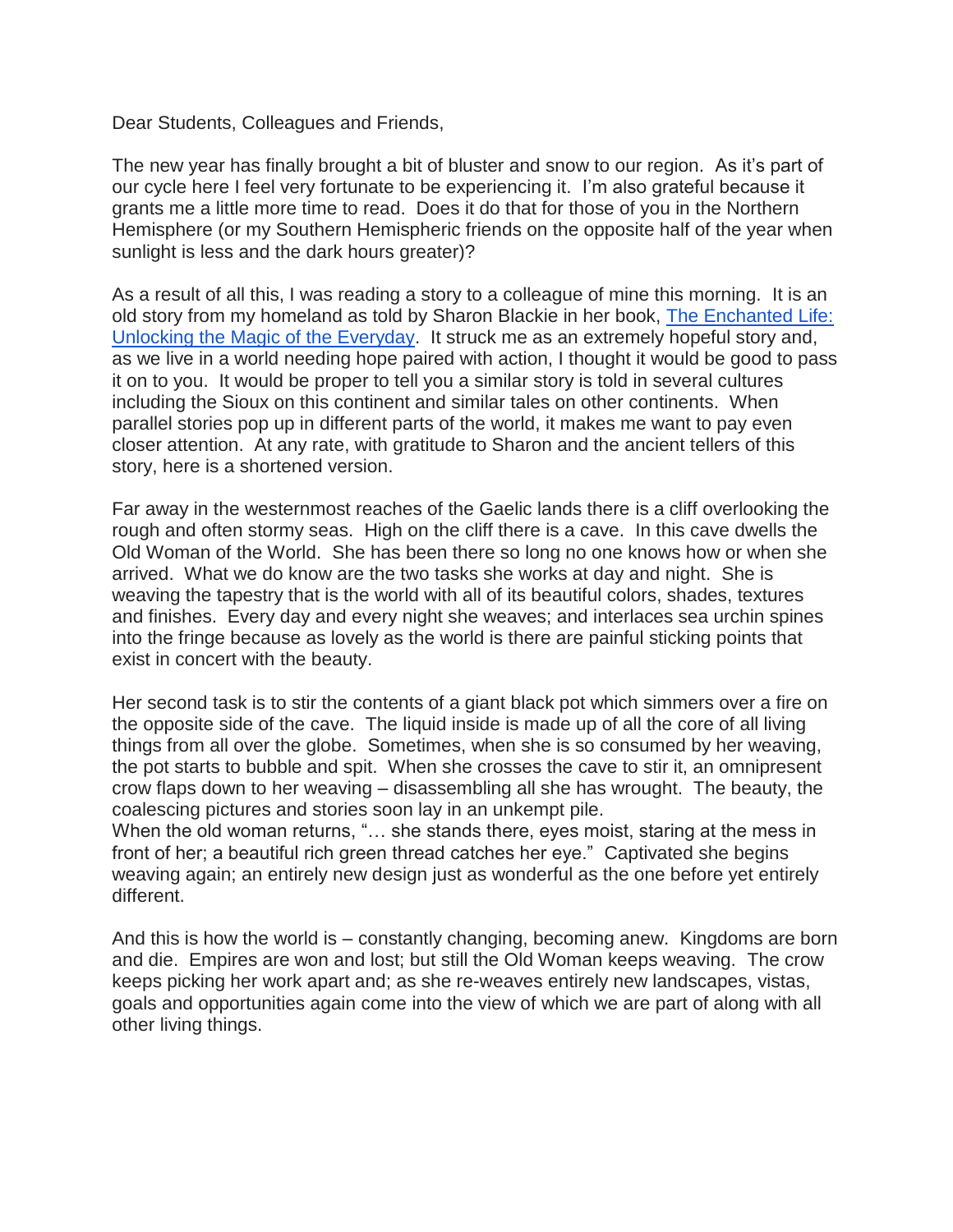The biggest thing stories like this gift to us is hope. In fact, the more eloquent telling of the story you'll read in her book relays the fact she told this story as an example of what gives her hope.

Hope is not something we typically talk a lot about in the world of business; but I can assure you, for those companies who choose to weave a story around their intent and honest action, it is one of the things that can carry them farthest. I talk about this a little at the start of [Biomimicry and Business: How Companies are Using Nature's Strategies](https://www.margofarnsworth.com/)  [to Succeed,](https://www.margofarnsworth.com/)

"Telling stories of inspiration and illustrating pathways to success can move people toward action more than case studies and technical reports alone – although they too can help create change. While all of them are important, the best stories are written specifically in the language of the reader's everyday life instead of being fettered with an overage of jargon. Stories ignite our desires to know what happens next – especially when told in everyday language. They assist us in remembering what we read and help us integrate it into our work and world whether we are Chief Executive Officers, line workers on the factory floor, designers, or marketers of our products and services. Stories create equal access to ideas."

We get so twisted up in our innovations and scientific technologies that we sometimes forget – a good story can be central to our business (and life) success (and well-lived).

Alright, some of you need to just simmer down. I can already see a couple of you rolling your eyes. Of COURSE there is no substitute for scientific rigor, the complexities of good modeling and engineering. Of COURSE business acumen needs to be sharing equal space in your list of "things to do" when creating a successful company. (Feeling better?) *And* the power of story is also an incredibly important tool *many companies ignore* to their own detriment. I'm going to underscore that by giving you just one more teaser to Sharon's book.

One of the studies she cites is the work of Uri Hasson from Princeton. In the world of neuroscience he has examined functional magnetic resonance imaging (fMRI) in the brain. His findings, in short, have illuminated the fact that, when told the same story, our brains begin to "align". Even when the story is told in different languages the fMRI yields the same results. (OK, I hope you're now really curious to read her book!)

I know I've told you this before but this is *why* if you are going to embark on a journey of "sustainability" or "regeneration" at your company you should align your story not just with your R&D folks but with those throughout your company. This starts with your vision and mission *and* manifests itself as soon as new employees walk into your version of orientation. Darcy Winslow (Nike's conduit to biomimicry) and I discussed this much as I was writing; and I passed the suggestion along to each of the companies featured in the book – both for including my book for biom\*'s sake and including their own stories for good company and employee inclusion as part of said stories. In this